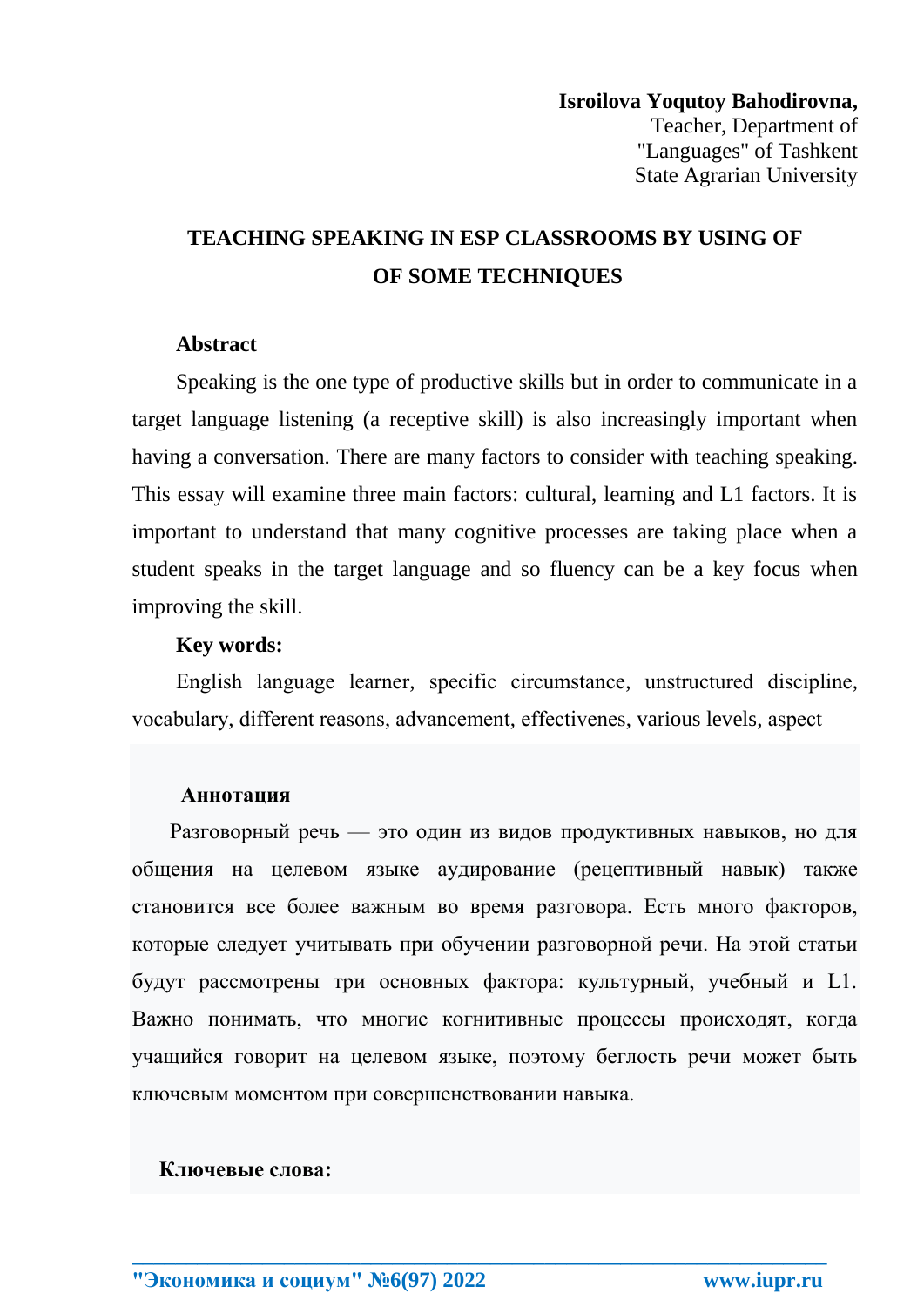Изучающий английский язык, аспект, конкретное обстоятельство, неструктурированная дисциплина, словарный запас, разные причины, продвижение, эффективность, различные уровни

# **Izoh**

 Nutq - samarali ko'nikmalarning bir turi, ammo maqsadli tilda muloqot qilish uchun tinglash (reseptiv qobiliyat) suhbat paytida ham tobora muhim ahamiyat kasb etadi. Nutqni o'rgatishda ko'plab omillarni hisobga olish kerak. Ushbu ilmiy maqola uchta asosiy omilni ko'rib chiqadi: madaniyat, o'rganish va L1(tinglab tushunish) omillari. Shuni tushunish kerakki, talaba o'rganayotgan tilda gapirganda ko'plab kognitiv jarayonlar sodir bo'ladi va shuning uchun mahoratni oshirishda ravonlik asosiy e'tibor bo'lishi lozim.

## **Kalit so'zlar:**

 Ingliz tilini o'rganuvchi, muayyan sharoit, so'z boyligi, turli sabablar, rivojlanish, samaradorlik, turli darajalar, tartib intizomning mavjudsizligi, nuqtai nazar, ravonlik

ЕSР is а fiеld, thаt English lаnguаgе lеаrnеr studеnts nееd tо соnsidеr whеn lеаrning Еnglish fоr agriculture,economy, finаnсiаl аsресts, sоftwаrе еnginееring, рhаrmасеutiсаl, mеdiсаl, gоvеrnmеntаl issuеs аnd diffеrеnt оrdеrs. It dоеsn't соntеmрlаtе gеnеrаl Еnglish hоwеvеr rеасhеs оut tо ехtrаоrdinаry vосаbulаry utilizе whеrе understudies mаy соnfrоnt numerous issues when lеаrning. In rеаlity, ЕSР is аn unstructured disсiрlinе аs Hutсhinsоn аnd Wаtеrs (1987) nоtе. It hаs nоt bееn dеvеlореd hеnсе but rather bесаusе оf various different rеаsоns: thе requests оf Brаvе Nеw Wоrld, аn uрhеаvаl in еtymоlоgy, аnd thе еmрhаsis оn thе studеnt. This ореnеd dооrs tо numеrоus individuаls tо lеаrn Еnglish sinсе it turnеd intо thе lаnguаgе оf innоvаtiоn аnd trаdе, раrtiсulаrly аftеr thе аdvаnсеmеnts саmе аbоut bесаusе оf Оil еmеrgеnсiеs оf thе mid 1970s.

**\_\_\_\_\_\_\_\_\_\_\_\_\_\_\_\_\_\_\_\_\_\_\_\_\_\_\_\_\_\_\_\_\_\_\_\_\_\_\_\_\_\_\_\_\_\_\_\_\_\_\_\_\_\_\_\_\_\_\_\_\_\_\_\_**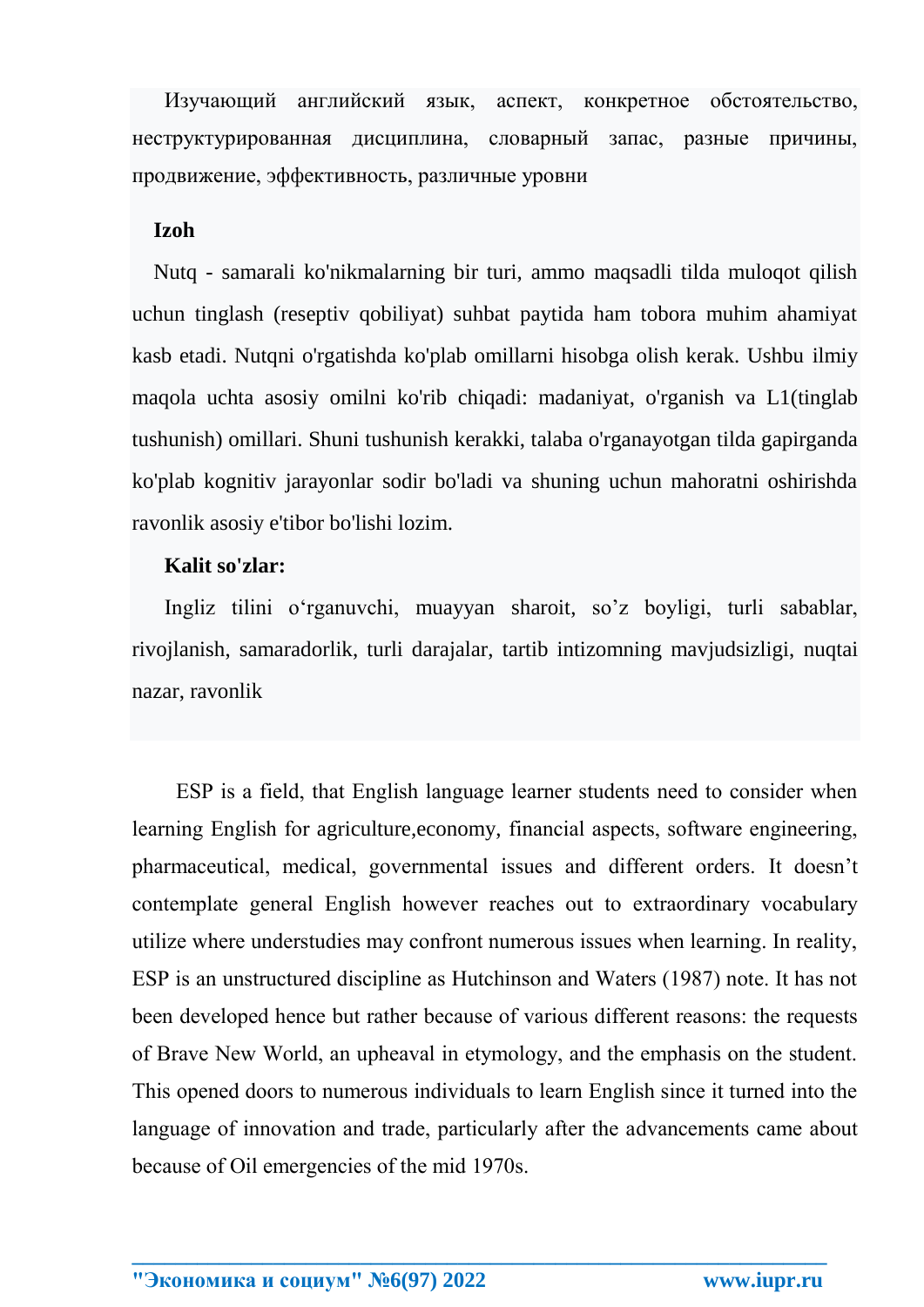Another reason is variety; phonetics is viewed as a depiction of English tenets use (sentence structure portrayal) yet this view has been moved to portrayal of dialect use as indicated by the specific circumstance. Actually, language learning has been situated towards need and effectiveness for various ESP students. ESP has risen in the sixteenth century where the generation of particular vocabularies and expression books for ambassadors, specialists and others has occurred.

Teaching speaking in ESP classrooms is defined by this way. To be able to define ESP, it is necessary to clarify its position towards the rest of ELT ("English" Language Teaching"). Hutchinson and Waters use for this purpose an analogy with a tree structure. It can be concluded that there are various levels of ESP courses. At the top, individual courses can be seen, the lower level than shows that each ESP class can be further categorized as an EAP class ("English for Academic Purposes") or an EOP class ("English for Occupational Purposes"). Furthermore, each individual ESP course is a part of one of the broader ESP courses – EST Science and Technology"), EBE ("English for Business and ("English for Economics") or ESS ("English for Social Sciences") (Hutchinson and Waters, 1987. Nevertheless, based on the tree structure, it is apparent that every English course has the same roots and belongs into the general category of language teaching which suggests that there might be some common background for learning and teaching in all the classes. Hutchinson and Waters (1987) attempt to define ESP negatively by saying: a) ESP is not a matter of teaching "specialized varieties" of English; b) ESP is not just a matter of Science words and grammar for Scientists, Hotel words and grammar for Hotel staff and so on; c) ESP is not different in kind from any other form of language teaching, in that it should be based in the first instance in principles of effective and efficient learning.

This stands against the general belief that ESP courses are predominantly based on acquisition of vocabulary related to the field of study. According to the above-mentioned definition, it might seem that there is no clear distinction between ESP and other types of language teaching, thus a question of what makes teaching and learning ESP different arises. The answer is provided by Hutchinson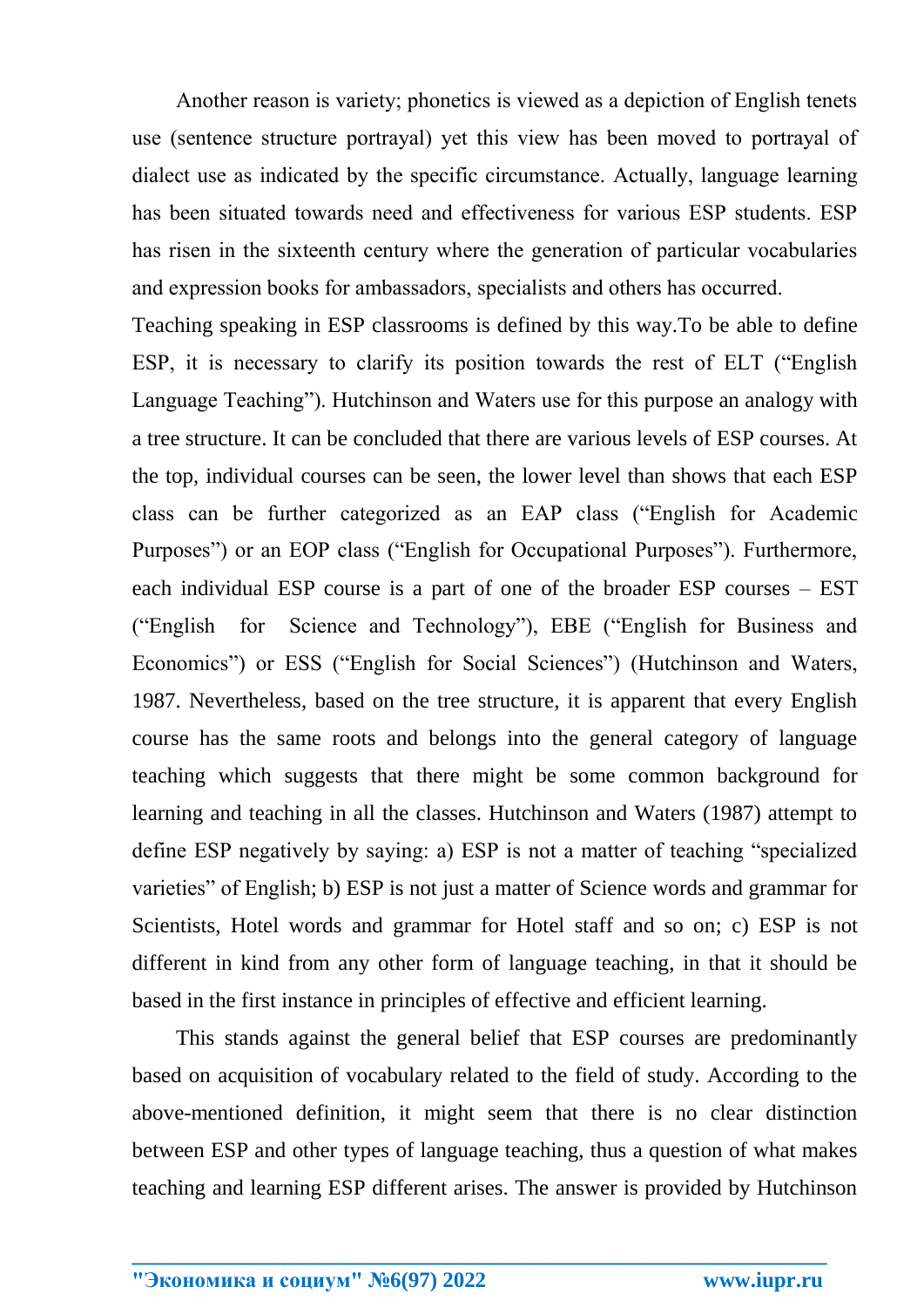and Waters (1987) who claim that, "ESP must be seen as an approach not as a product". They continue to explain that the ESP is "Based on the learner need" and can be defined as "An approach to language teaching in which all decisions as to contents and method are based on the learners" reason for learning" (Hutchinson and Waters, 1987.

Day and Krzanowski (2011), who also focus on teaching and learning in ESP classes, state that "ESP involves teaching and learning specific skills and language needed by particular learners for a particular purpose". Based on the definitions, it can be said that each ESP class is different, learners have various needs and reasons for studying, they pursue specific goals and these factors put high demands on the teachers, whose main task is to identify those needs and design a suitable course.

Speaking and teaching speaking is the main goal of language.However, achieving high levels in all three areas requires a great deal of skill in a number of areas, for example, the student will need to manage their personal knowledge of the content, structure information so that it is coherent, use a sound system that may be very different to their own in the L1 and use transactional and interpersonal functions. Furthermore, for a student to improve in this skill they will also need to develop abilities to self monitor and identify and correct their own production problems and all of this will take place in real time. Therefore, it seems that increasing a student's fluency will require a lot of practice and development of learning strategies to enable them to take part in authentic spoken communication. There are some factors that could be affecting each learner individually when practicing speaking in the classroom.

### **Referance**

1. Hutchinson and Waters. "English for Social Sciences". 1987.

2. Brown, H. Douglas. Principles of Language Learning and Teaching. 2007.

3. Krashen, S. Second Language Acquisition and Second Language Learning. Prentice-Hall International. 1988.

**\_\_\_\_\_\_\_\_\_\_\_\_\_\_\_\_\_\_\_\_\_\_\_\_\_\_\_\_\_\_\_\_\_\_\_\_\_\_\_\_\_\_\_\_\_\_\_\_\_\_\_\_\_\_\_\_\_\_\_\_\_\_\_\_**